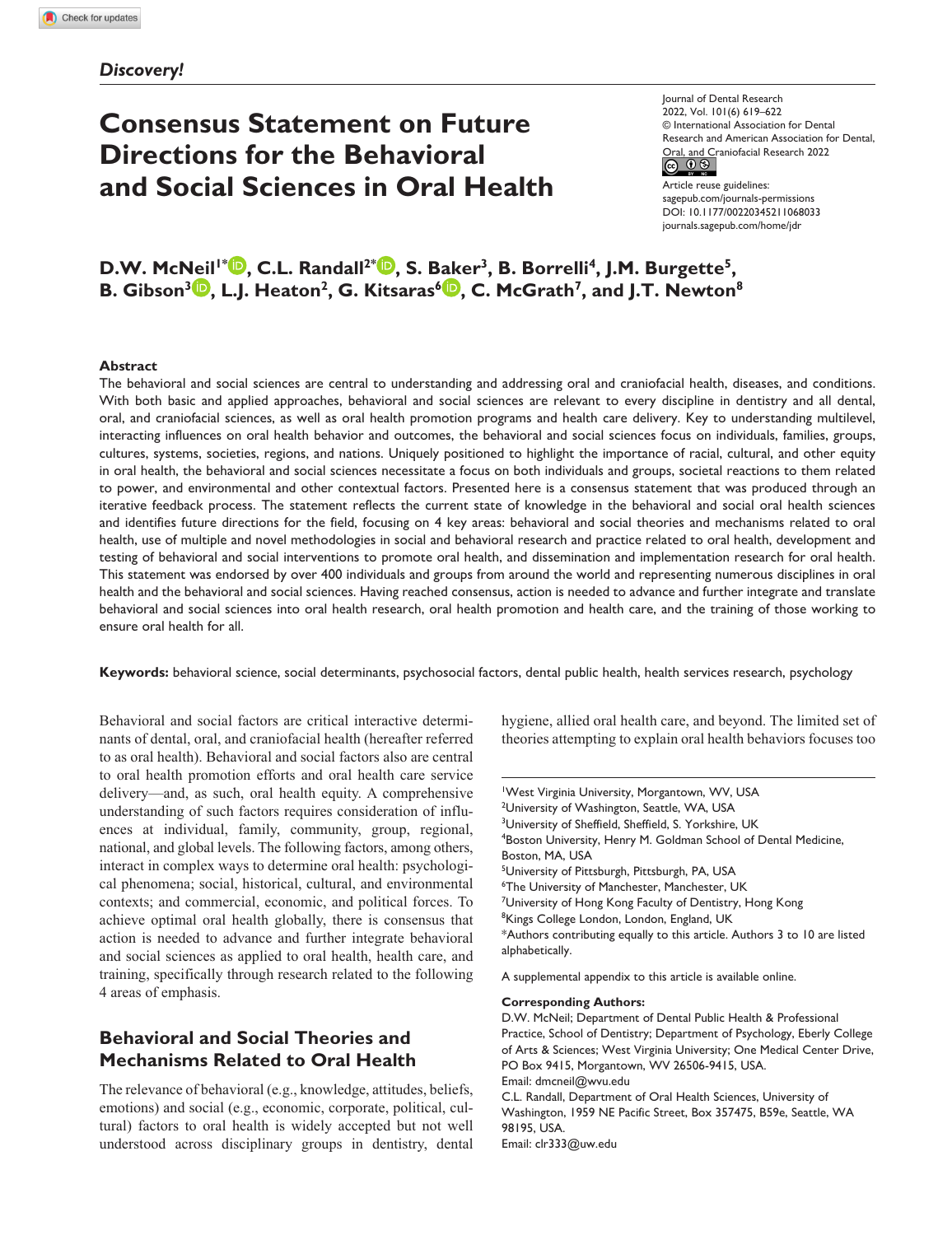heavily on individual, proximal explanations of behavior, often without attention to the broader determinants of health, including both the social determinants (e.g., inequities related to gender, race, socioeconomic status, class) and the midrange determinants (e.g., family networks, social groupings, community values). Research on the social determinants of health has adopted broad frameworks and theoretical models that propose causal pathways from social factors to oral health and disease, but these pathways are complex to test and often ignore social and political theories of power and inequalities. In order to advance the understanding of how behavioral and social factors shape oral health, more "middle-range" theories are needed, and these theories should be testable. Such theories would reach beyond the individual and specify detailed causal pathways bridging the proximal and distal determinants, reflecting the complex nature of oral health.

# **Use of Multiple and Novel Methodologies in Social and Behavioral Research and Practice Related to Oral Health**

As types and sources of data available in oral health research become broader and more complex, so do the methodological opportunities and challenges faced by oral health researchers. To reach beyond our current understanding of the multifactorial and multidimensional relationships that affect oral health and oral health disparities, several goals related to research methodology should be prioritized. First, efforts are needed to develop a theoretically based core of clinically relevant outcomes and health service delivery measures, incorporating value-based and patient-reported outcomes whenever possible. Relatedly, efforts to create and validate useful gold-standard assessment measures must continue and expand. Ideally, researchers will engage with diverse qualitative, quantitative, and mixed-methods data approaches. Moreover, researchers will adopt methods for testing theories related to the cognitive, affective, and motivational basis of behavior. Finally, those engaged in behavioral and social oral health research will use causal analyses, complex systems science, and communityengaged research to account for the individual, environmental, and structural factors, as well as policies, that all interact to produce oral health outcomes. A robust, efficient, and integrated research approach is required—one that assesses and calibrates methods in relation to the need for data that focus on behaviors within clinical and public health settings. Researchers' ultimate goal should be to improve oral health worldwide by producing high-quality research that is both theoretically sound and clinically and socially relevant, with subsequent translation into practice.

# **Development and Testing of Behavioral and Social Interventions to Promote Oral Health**

Twenty-first-century interventions to promote oral health should focus on both the individual and population levels to

address person-centric, community, societal, structural, systemic, and environmental factors affecting oral health. Interventions should be scalable—yet customized and tailored to individuals and systems, while also attending to cultural factors—in order to promote optimal dissemination, implementation, engagement, behavior change, and sustainability. Technological approaches, such as mobile health, telehealth, bioinformatics, precision medicine, and predictive analytics/ machine learning, have the potential to contribute to both intervention customization and diffusion through large systems, expanding reach to underserved populations, including those who are affected by health inequities. Effectiveness of interventions is enhanced by involving multiple groups (e.g., the target population, key stakeholders, external advisors in separate but related fields) at every stage of intervention development and testing, by designing interventions using a theoretical framework, by measuring the requisite testable mechanisms of change, and by ensuring treatment fidelity. Interventions should focus not only on individuals and systems that are ready and resourced for change but also on building motivation and skills among individuals and systems that are not motivated to change, ambivalent about change, or unaware that change is needed. In addition to interventions that leverage traditional contexts and existing infrastructure (e.g., dental and medical settings), interventions that involve novel and innovative channels for reaching both individuals and populations (e.g., in the context of public housing, use of social media) need further study. Priority should be given to the development of new interventions or culturally adapted existing evidence-based interventions for at-risk and disadvantaged communities, including racialized and ethnicized groups, refugees, rural populations, people with disabilities, those with low income and low literacy, and others who are minoritized or marginalized. Future oral health intervention research should also involve the application and testing of theories and intervention elements that have been shown to be effective in other health care disciplines.

# **Dissemination and Implementation Research for Oral Health**

Rigorous and systematic research on *how* to implement evidence-based information and practices is essential for accelerating the rate at which scientific developments reach individuals and communities. In some cases—and given the complexity of health care delivery and daily life—such research will be necessary for ensuring that the benefits of science are realized at all. Impactful dissemination and implementation (D&I) research in oral health will prioritize meaningful involvement of stakeholders, consideration of global and local context, contemporary study designs, characterization of causal mechanisms, and precisely specified and high-quality methods. Moreover, this research will be interdisciplinary and will embrace multidirectional interactions among researchers, community members, practitioners, and public policy makers. There are significant opportunities at the intersection of D&I science and oral health to 1) apply recent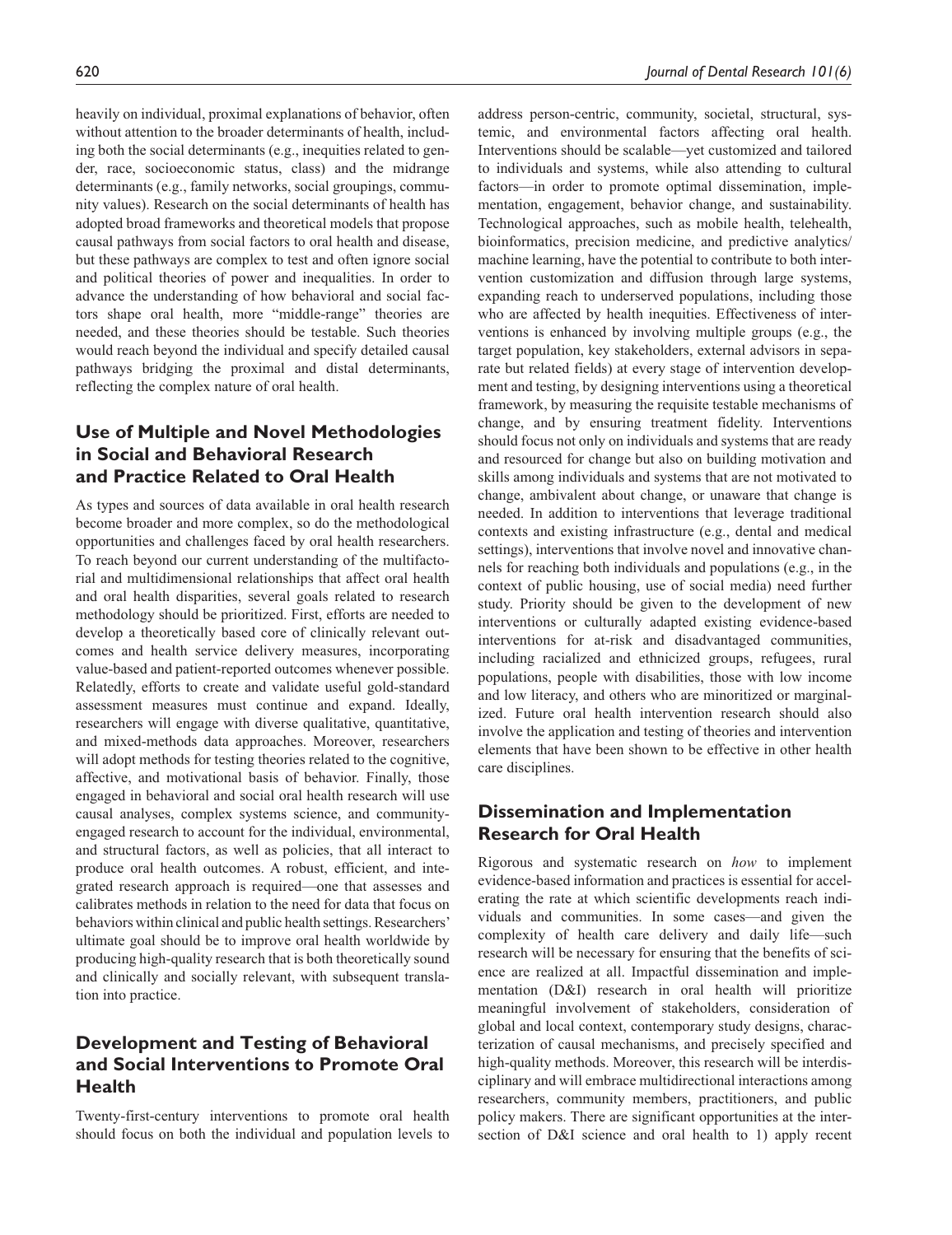advances in D&I research to improve dental care delivery, oral health programs, and the use of robust behavioral approaches for oral health promotion in both clinical and community settings and 2) advance D&I theory, methods, and practice by carrying out such research to improve oral health. There are also opportunities to use D&I research to leverage behavioral and social "big data" to reduce oral health inequities, as well as to inform public health and policy approaches that support upstream action and a commitment to equity. In taking advantage of these opportunities, the match of evidence-based practices and policies to people, their communities, and health service delivery systems will be maximized to achieve optimal oral health for all.

## **Overarching Considerations and Conclusions**

The behavioral and social sciences have an essential role in oral health. Promoting oral health maximally and globally requires the sustained robust application of behavioral and social sciences. Furthermore, as knowledge evolves, the advancement and refinement of concepts and methodologies and the effective and efficient translation of research to practice—is critical. Moreover, to continue to advance science and practice, integration of the behavioral and social sciences in the education, training, and mentoring of all oral health clinicians and researchers is vital.

Historically, the behavioral sciences have been closely aligned with dentistry as a profession. Up to now, major focus areas of this alignment have been patient communication, fear assessment and reduction, evaluation and amelioration of pain, and adherence, among other topics. Sociological approaches historically have emphasized dentistry as a profession, dental public health policy, and oral health care access, utilization, and experiences among various groups. These issues, which were emphasized with early conferences, remain important in oral health research and practice; they should continue to be investigated and new or refined assessment tools and interventions should be developed. Nevertheless, the inclusion of the behavioral and social sciences as applied to oral health must be further extended.

Multi- and transdisciplinary collaborative and integrative efforts (including interprofessional ones) will be required to achieve the advances outlined in this Consensus Statement. Such work often is complex, as it requires dissolving academic, professional, industry, and systems-based silos. Truly integrating behavioral and social sciences in dental disciplinary, public health, and health services research is particularly challenging and may best be accomplished by the full inclusion of behavioral and social scientists and practitioners on research and other teams and dental program faculties, including in leadership positions.

The behavioral and social sciences encompass numerous fields, and so their application in oral health should be broad and far-reaching. The ideal application would be inclusive of those disciplines historically and typically involved in oral

health (e.g., psychology, sociology, economics) as well as those that are less often included (e.g., anthropology, communications, geography, history, linguistics, political science). These and other disciplines (e.g., public health, medicine, law, user experience) can offer their own frameworks and methods to oral health research, sparking new, integrative ideas. Inclusion of a diverse community of constituents (including patients; dental, medical, and other health care providers; and policy advocates) will broaden the questions asked and potential answers to be considered.

In these efforts, equitable inclusion across population groups, particularly those who have been marginalized and underserved in oral health care and research, is much needed. Involvement of minority racial, ethnic, and cultural groups in research—and sometimes a singular focus on these groups—is essential for the validity and relevance of research findings for all. In addition, full inclusion of marginalized people in the oral health research and practice workforce is a pressing need, as representation benefits those served by research and practice. Existing inequities related to social gradients can be addressed, in part, by harnessing the behavioral and social sciences to further change at various system levels, ranging from individual utilization to policy-determined access to even broader social determinants of health. Only with an intentional and increased focus on inequities and inclusivity, as well as facilitated by the application of behavioral and social science perspectives, can disparities be eliminated to achieve good oral health for all.

Ultimately, it will be imperative to optimize the translation of oral health research evidence related to the behavior of individuals, families, communities, and groups into improved clinical approaches, systems-level practices, and effective public policies for prevention and treatment. Robustly applying and integrating behavioral and social sciences in oral health research, training, and practice has the potential to shift the predominant current focus on dental, oral, and craniofacial diseases and disorders (even if prevention oriented) to include more positive aspects of oral health (e.g., wellness, resilience). Broadly, the behavioral and social sciences have much to offer in promoting oral health globally. Their full integration into oral health research and practice will require multifaceted approaches as well as sustained intensive efforts; however, the effects will be transformative.

*Details about the development of the Consensus Statement, a table summarizing key points, and a list of endorsers can be found in the Appendix.*

#### **Author Contributions**

D.W. McNeil and C.L. Randall contributed to conception, design, data acquisition and interpretation, drafted and critically revised the manuscript; S. Baker contributed to conception, design and data interpretation, drafted and critically revised the manuscript; B. Borrelli, J.M. Burgette, B. Gibson, L.J. Heaton, G. Kitsaras, C. McGrath, J.T. Newton, contributed to design and data interpretation, drafted and critically revised the manuscript. All authors gave final approval and agree to be accountable for all aspects of the work.